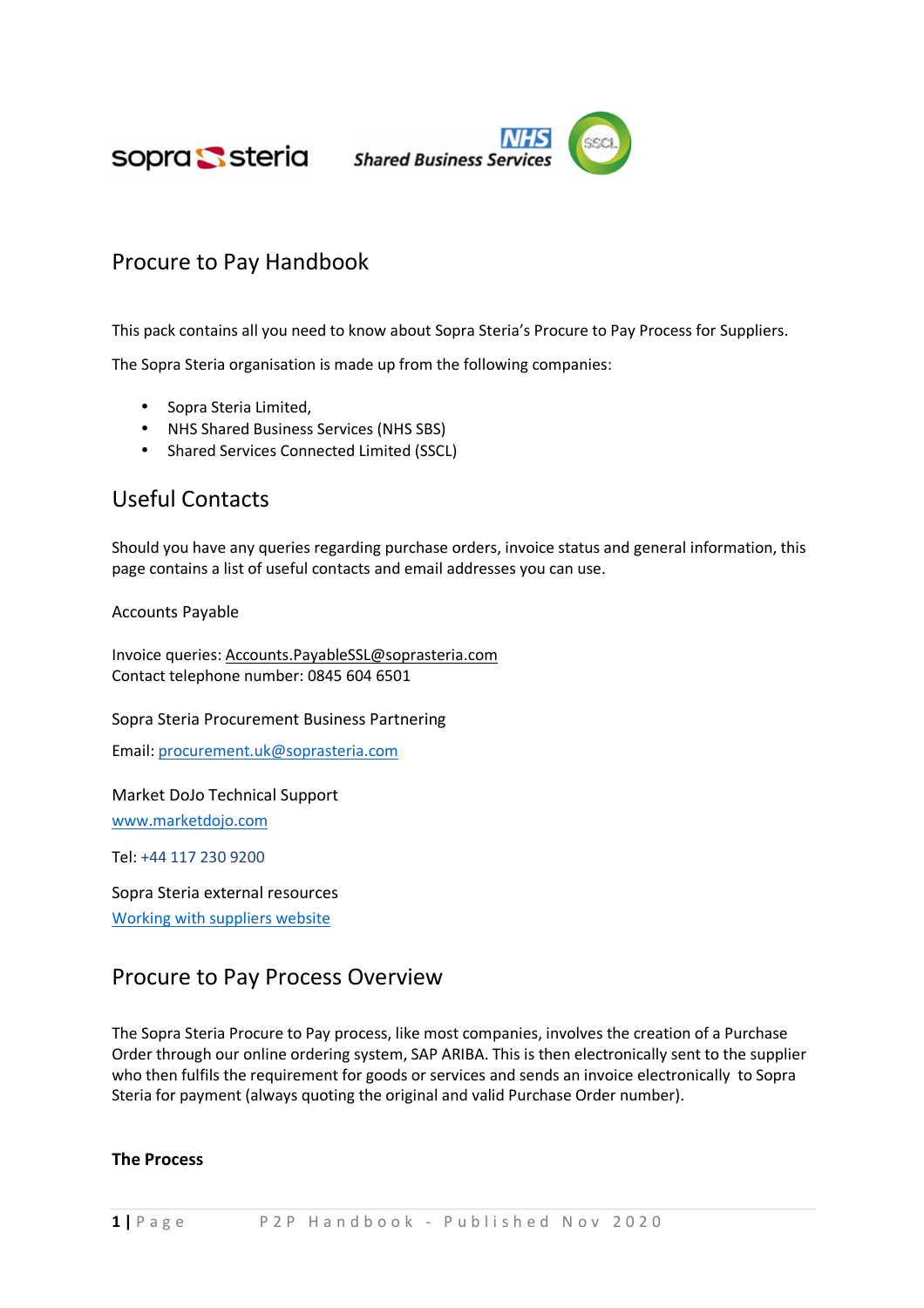High level overview of the Procure to Pay Process:

1. Sopra Steria business area raise a Purchase Request in ARIBA and obtain internal approval based on the value, cost centre/project and commodity.

2. Following internal approval, a Purchase Order is automatically generated electronically and is sent to the supplier either via the online portal, or emailed with PDF attachment.

3. Upon delivery of the goods and services from the supplier the Sopra Steria requestor enters a confirmation/goods receipt onto the ARIBA purchasing system.

4. Supplier sends invoice through to Tungsten (see invoicing section for details.)

5. Invoice is processed and entered into the Sopra Steria Financial System for matching to a valid Purchase Order and Confirmation/Goods Receipt.

6. Payment is made in accordance with the agreed method of payment and the payment terms.

#### New Supplier Set Up Process

#### What to Expect

New supplier set up within Sopra Steria is subject to a rigorous process designed to ensure that robust due diligence checks are in place before any supplier is approved to contract and transact with Sopra Steria, and to certify that all supplier information is accurate. The process can take up to 3 weeks to complete, as many of the checks are regulated through our Procurement & IT Security Teams and therefore have to be robust and detailed.

#### The Process

High level overview of the new supplier set up process:

1. A new supplier request is generated from within Sopra Steria

2. Sopra Steria Procurement approve or reject the new supplier request, taking into account a number of factors.

3. If the request is Accepted, an Electronic Registration invite (via our partner Market DoJo www.marketdojo.com ) is sent to the potential new supplier by email. This invite comprises a set of questions designed to undertake a rigorous assessment of the supplier's standing and ability to supply Sopra Steria and to ensure that the relationship between Sopra Steria and the new supplier is clear from the outset. The questions ensure that both parties mutually understand the commercial trading relationship (including but not limited to contact details, bank account, VAT number), Sopra Steria's purchasing policy, GDPR data security, legislative and sustainability requirements.

TIP: Before completing the on line questionnaire we recommend that as a potential supplier you gather and have the following key details to hand:

• Bank Account details, sort code and account number,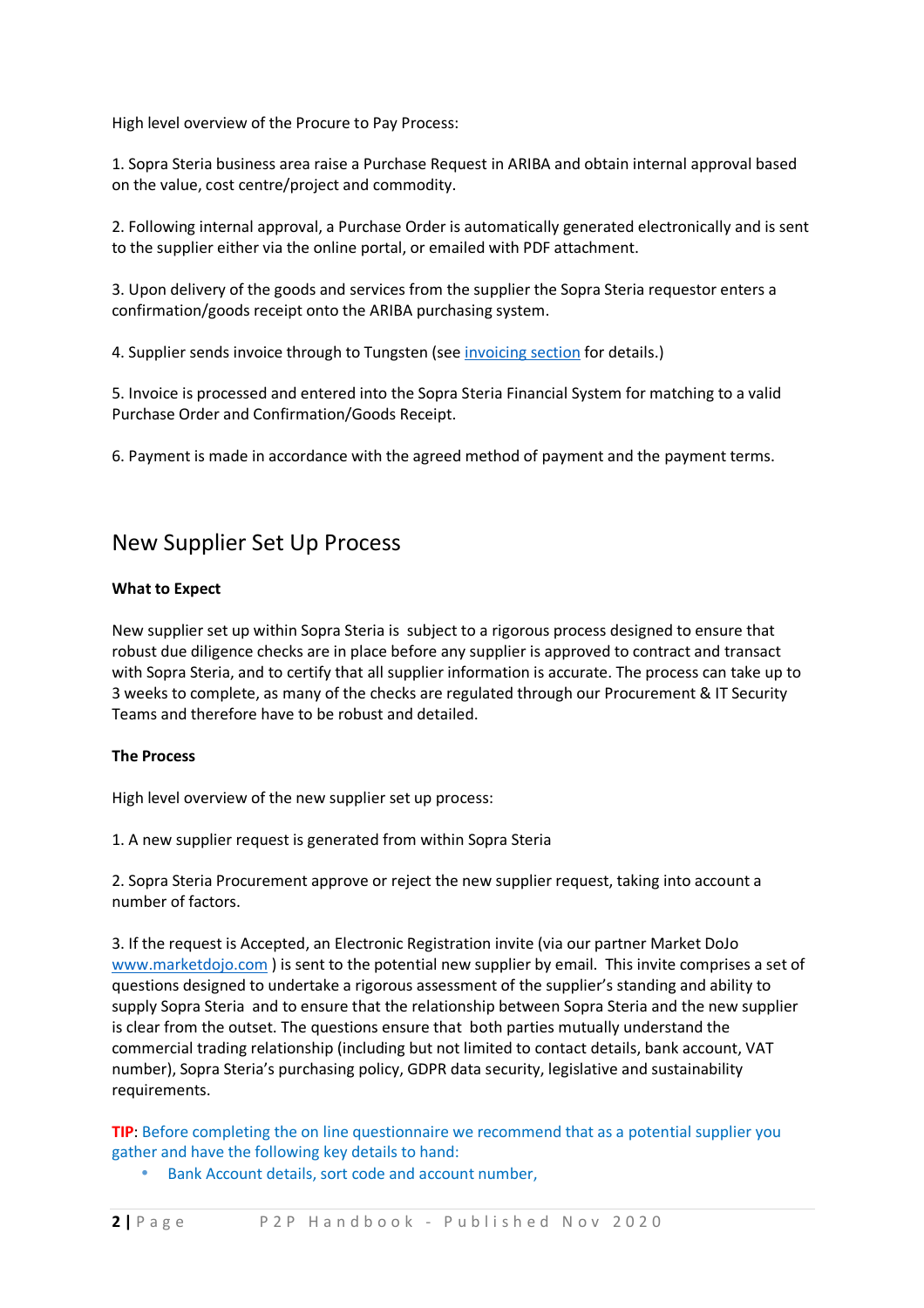- Signed proof of bank account, ( a paying in slip or letter from the bank)
- VAT number,
- Registered Company Name,
- Company registration number
- A clear understanding of the activities and data you may process for Sopra Steria in relation to GDPR, and your IT security provisions

4. The Supplier completes the on line Questionnaires and SUBMITS back to Sopra Steria.

TIP: If you have difficulty in understanding how to answer a question on Market DoJo please make an attempt and then contact Sopra Steria. As the on line questionnaire tool is interactive our support team are able to see what you have entered before you finally submit the form. This enables us to assist as you progress.

5. Following internal review and approval the supplier details are created on Sopra Steria's Financial and Purchasing System to enable the business to process transactions, e.g. issue Purchase Orders, pay invoices, etc.

6. Purchase Orders are sent via Sopra Steria's Procurement system ARIBA prior to the goods/services being delivered or an invoice being issued. No activity or supply of goods should be undertaken without receipt of a formal and properly formatted Sopra Steria Purchase Order. A Purchase Order is the only official form of commitment from Sopra Steria. If a supplier undertakes any activity or supplies any goods to Sopra Steria without a formal and properly formatted Purchase Order, they do so at their own risk and cost.

7. It is imperative that the Purchase Order number is then quoted on all subsequent invoices from the supplier. No invoices will be processed for payment that do not quote a Purchase Order number.